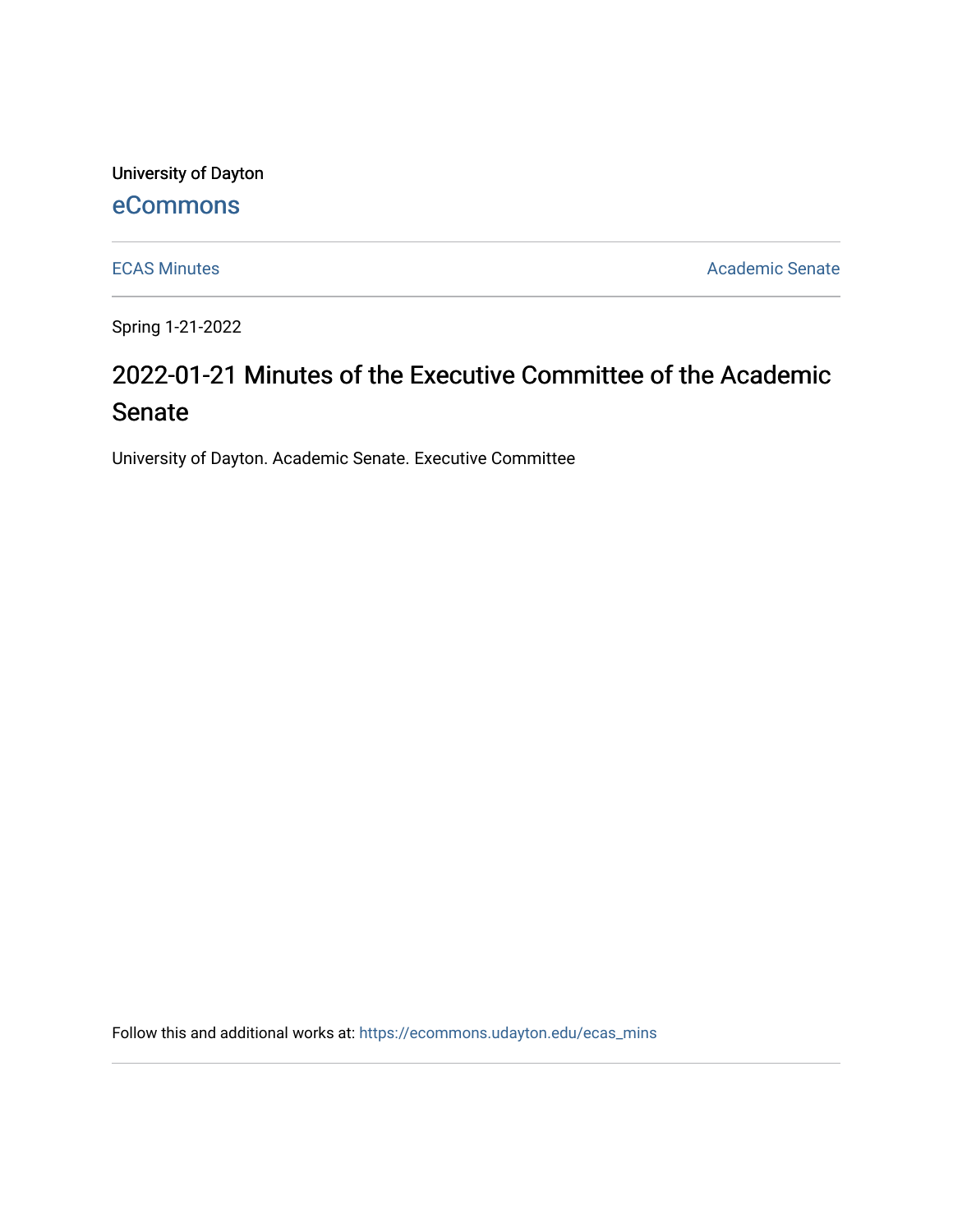## **Minutes** Executive Committee of the Academic Senate 21 January 2022 10:00-11:30 am, SM113B

Present: Sam Dorf (President), Carissa Krane (Vice President), Lee Dixon (Secretary), Sarah Webber, Paul Benson, Jim Farrelly (Faculty Board non-voting guest), Connie Bowman, Chris Roederer, Joanna Abdallah, Philip Appiah-Kubi, Kathy Webb

Excused: Jennifer Dalton (FT NTT non-voting guest), Sarah Cahalan, Jada Brown

Absent:

Guests: Andrew Moyer (SGA President)

## **Opening**

- Call to order
- Opening prayer/meditation Sarah Webber [\[Prayer/Meditation signup here\]](https://docs.google.com/document/d/1Say8mwTU7gLV_4XTtxgnfhOrTL-r7Z3r/edit?usp=sharing&ouid=114374222774523335638&rtpof=true&sd=true)
- **VOTE:** Approval of minutes from 1/14/22 ECAS meetings [to be sent by Lee Dixon].: Tabled until next ECAS meeting.

#### **Announcements**

- Next ECAS meeting Friday, January 28, 2022, 10:00-11:30am IN PERSON
- Next Senate meeting, Friday, February 4, 2022, 3:30-5:30 in KU Ballroom
- ELC Meeting, January 24, 2022, 10:30-noon.
- Dean's Council Update (Krane, Dorf, Benson): Carissa shared an update regarding non-tenure track faculty promotion policies.
- CSIT Update (Benson, Dixon, Dorf, and Webb): Sam shared that the last CSIT meeting primarily focused on discussing CSIT working groups.
- Path Forward Update (Benson): Paul shared that UD is tracking case counts closely; he shared that the Montgomery County Health Commissioner has stated that if UD were to move to remote learning there would likely be no change in infection rates; our health center and testing capacity are not currently overwhelmed; students' symptoms are currently much less severe than in previous surges, except in cases where there are comorbidities; questions and discussion followed.

#### **Old Business**

- **UPDATE:** Expanding midterm grading policy for all undergraduate students. Time at 1 February Provost Council meeting: Sam shared a brief update.
- **UPDATE:** Next steps for SAPC and Climate Task Force and priorities for Spring 2022 action at Senate.: SAPC hopes to have a report ready this month, at which point the following charges will be amended as necessary and sent to their respective committees
	- o Draf[t FAC Charge](https://docs.google.com/document/d/1PzGQu7-xyTrK8TsjKdLmCeKxVWh3bEQXt3vtuS0dVGY/edit?usp=sharing) (use of SET in Tenure, Promotion and Merit)
	- o Draf[t APC Charge](https://docs.google.com/document/d/1bxZWtPFrGLX7lWEvgpc0avTWRR8xPTLjvQLwT1RqsXw/edit?usp=sharing) (implementation of SET)
- **UPDATE:** PATH/Aviate Curriculum and Academic Curriculum.: ECAS briefly discussed this topic o Dorf will meet with Steve Herndon in February
- **DISCUSSION:** How to set academic calendar priorities and weigh choices?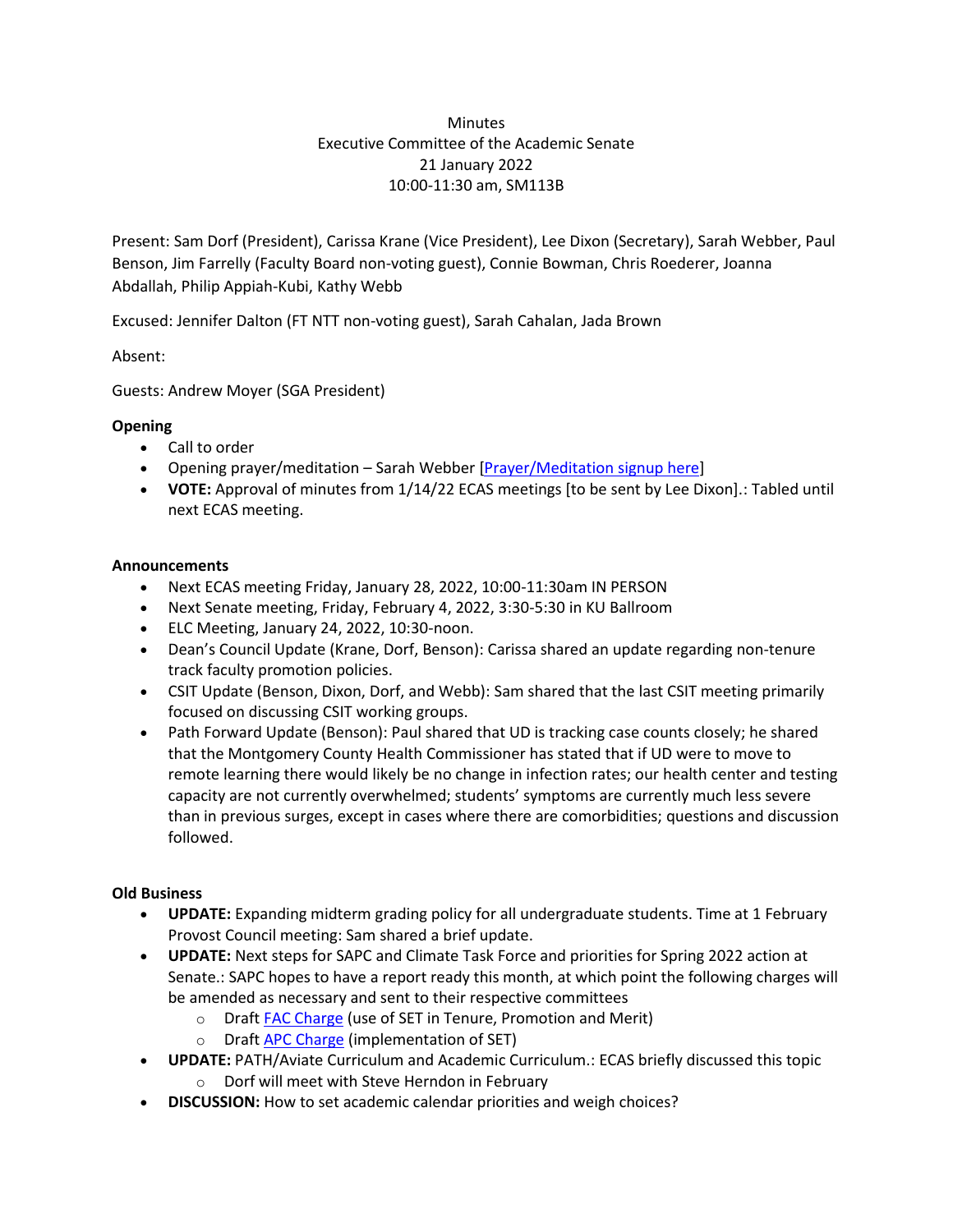$\circ$  See attache[d five-year draft calendar](https://docs.google.com/document/d/1ojDdjaqpzpwpbLNoIIcW590M-HJu_EaQ/edit?usp=sharing&ouid=114374222774523335638&rtpof=true&sd=true) and note pressures on 1. Spring break, 2. Intersession, 3. The start of Summer Term, 4. The number of Mondays during the year due to holidays.: It was noted that another pressure is that newly hired faculty have a start date of Aug. 16, which can only allow for two days on campus before teaching the first class, making it difficult to be prepared (e.g., gaining access to classrooms, getting a computer, etc.);

## **New Business**

- **DISCUSSION:** Logistics for 21 January Senate meeting on Zoom, but need help with logistics:
	- $\circ$  Monitoring anonymous question form [\(can be viewed here\)](https://docs.google.com/spreadsheets/d/1-Xnj6E6F97CttvpiW-2LA-6hdBCcW3_josqnwIIQvwk/edit?usp=sharing): Kathy kindly volunteered
		- o Help monitoring chat: Chat can go to Sam, Carissa, and Lee.
		- o Helping Lee tally votes [google form or using "yes/no" feature of Zoom?]: Sam created forms that will be sent to Senators
		- o [Slides for Senate Policy Docs](https://docs.google.com/presentation/d/15qToE0SiHUgmX6TPW4Vp9xzktx29SpTg/edit?usp=sharing&ouid=114374222774523335638&rtpof=true&sd=true) in ECAS Drive
- **DISCUSSION:** Bookstore ability to support courses (Lee Dixon): Discussion was tabled
	- o timeframes, accessibility, etc…
- **DISCUSSION:** Senate Officer Email account: ECAS agreed to this suggestion
	- $\circ$  Suggestion to have UDIT create a academicsenate @udyaton.edu account for senate officers.
- **DISCUSSION:** Other agenda items for Spring 2022
	- o further discussion of 2U? others?

#### **Future Issues/Items**

- COVID-19 Safety
- Anti-Racism Action Plan
- Review [Maternity Leave Policy](https://ecommons.udayton.edu/cgi/viewcontent.cgi?article=1038&context=senate_docs) draft charge to FAC
- Revisions to [Senate Constitution/Code of Regulations](https://drive.google.com/file/d/1FE4HIp5nKgfgFEpzkthtUeF-u_54WgeA/view?usp=sharing) (2014/2017)
- SET and Bias/Bias in Classroom (SAPC)
- Equity and PATH/AVIATE
- CAP 5yr Review (APC)
- Clinical Faculty Review (DOC 2017-01) should be reviewed every three years. (FAC)
- Academic Calendar Priorities Review (2018-2019 holdover)
- Post-COVID Return to Work
- Shared Governance Issues
- Badges/Micro-Credentials (to be revisited in Fall 2022)
- Adding request for information of IT resources within CIM system (APC).
- Inviting a Student Development staff panel at an Academic Senate meeting
- Update on policy to no longer sponsor international faculty/staff.
- [Draft Senate](https://docs.google.com/document/d/1xjJPkvF1RwPx6ox_v4-haphE0rYF4g6j/edit?usp=sharing&ouid=114374222774523335638&rtpof=true&sd=true) Resolution regarding libraries and Center for online learning.

| <b>Task</b> | <b>Assigned to Consultation</b> | <b>Expectation</b> | Work<br>Due | <b>Update</b> |
|-------------|---------------------------------|--------------------|-------------|---------------|
|             |                                 |                    |             |               |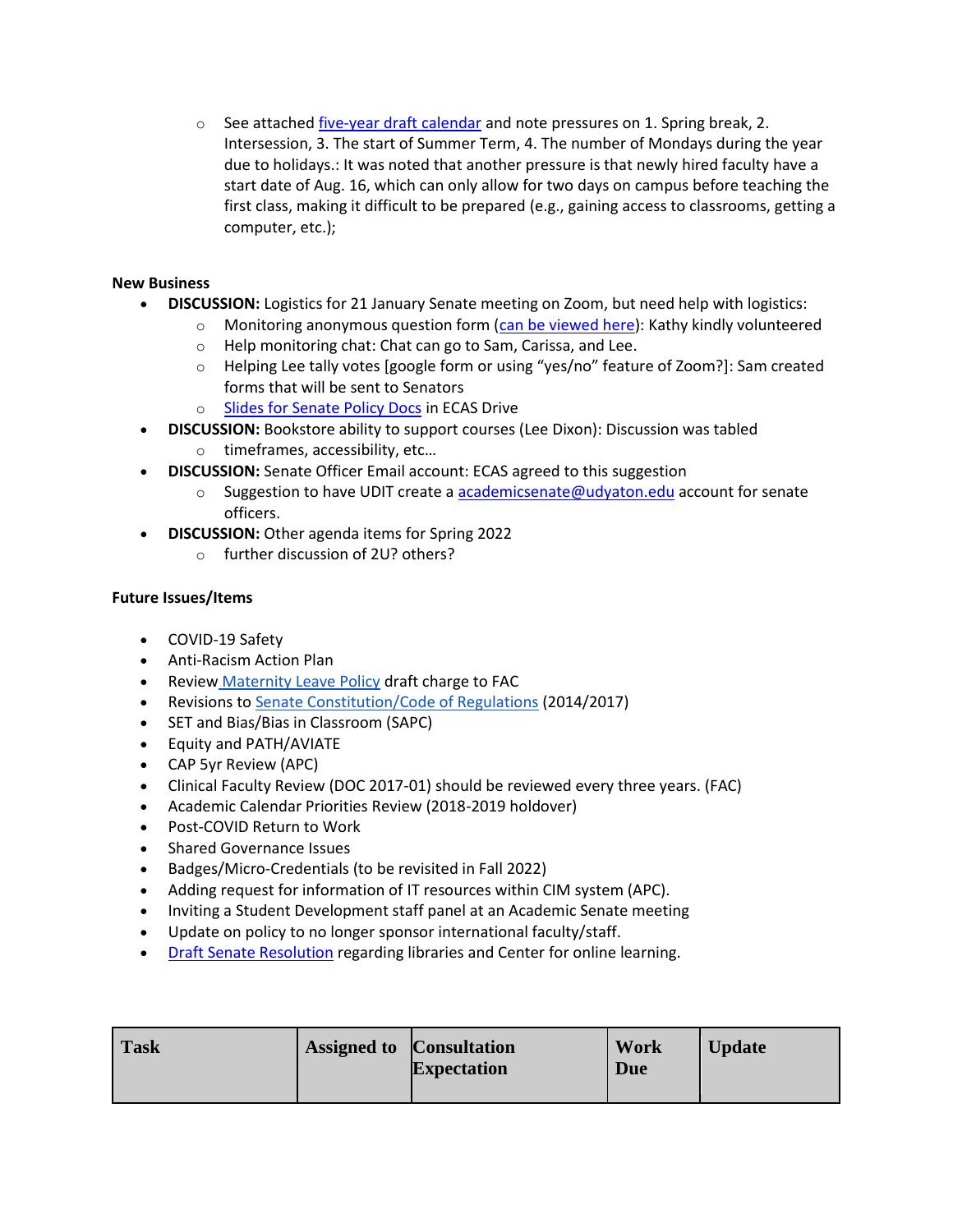| <b>Wellness Certificate</b>                                                    | <b>APC</b>                                                     | <b>TBD</b>                                                                  | October<br>2021                      | Delayed until<br>late<br>October/early<br>November |
|--------------------------------------------------------------------------------|----------------------------------------------------------------|-----------------------------------------------------------------------------|--------------------------------------|----------------------------------------------------|
| Review of University<br><b>Clinical Committee</b>                              | <b>FAC</b>                                                     | <b>UCC</b>                                                                  | Jan 2022                             |                                                    |
| <b>CAP</b> Five-Year<br>Review                                                 | <b>APC</b>                                                     | Multiple                                                                    | 1 April<br>2022                      | <b>October Senate</b><br>Meeting                   |
| Mitigating Bias in<br><b>SETs and Classrooms</b>                               | <b>SAPC</b>                                                    | Multiple                                                                    | 15 March<br>2022                     | November<br><b>Senate Meeting</b>                  |
| <b>Policy to Review</b><br><b>Senate Composition</b>                           | <b>ECAS</b>                                                    | <b>Senate Standing</b><br>Committees                                        | January<br>2022<br>Senate<br>Meeting | <b>January Senate</b><br>Meeting                   |
| Implement changes to<br>Constitution after<br>passing of DOC 2021-<br>02.      | <b>ECAS</b>                                                    | Senate Parliamentarian<br>and University Libraries,<br>APC, FAC, SAPC       | January<br>2021                      |                                                    |
| <b>Updating DOC 2007-05</b>                                                    | <b>ECAS</b> (Sam<br>Dorf with<br>help from<br>Jane<br>Koester) | Senate Parliamentarian,<br>Senate                                           | April<br>2022                        | <b>Draft</b> changes<br>here                       |
| <b>Policy on Filling</b><br>Vacancies to the<br><b>Academic Senate</b>         | <b>ECAS</b>                                                    | Senate Parliamentarian,<br>Senate                                           | April<br>2022                        | <b>January Senate</b><br>Meeting                   |
| FT NTT not covered by<br><b>Clinical/Lecturer</b><br><b>Promotion Policies</b> | <b>FAC</b>                                                     | Unit Heads, Faculty-In-<br>Residence, Lab<br>Instructors, IEP<br>Instructor | March<br>2022                        |                                                    |